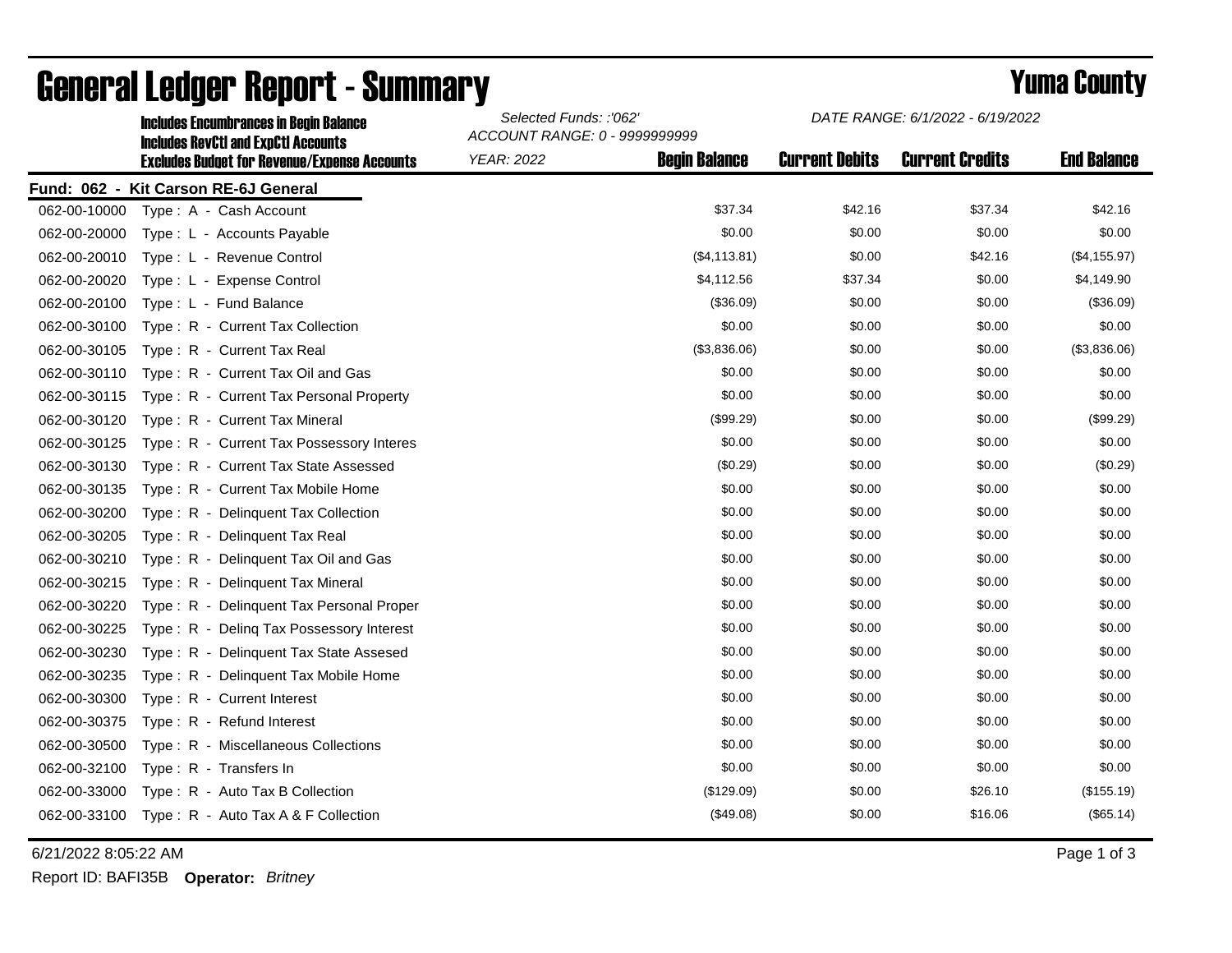|                                      | <b>Includes Encumbrances in Begin Balance</b><br><b>Includes RevCtI and ExpCtI Accounts</b><br><b>Excludes Budget for Revenue/Expense Accounts</b> | Selected Funds: :'062'<br>ACCOUNT RANGE: 0 - 9999999999 |                             | DATE RANGE: 6/1/2022 - 6/19/2022 |                       |                                  |                    |
|--------------------------------------|----------------------------------------------------------------------------------------------------------------------------------------------------|---------------------------------------------------------|-----------------------------|----------------------------------|-----------------------|----------------------------------|--------------------|
|                                      |                                                                                                                                                    | <b>YEAR: 2022</b>                                       |                             | <b>Begin Balance</b>             | <b>Current Debits</b> | <b>Current Credits</b>           | <b>End Balance</b> |
| Fund: 062 - Kit Carson RE-6J General |                                                                                                                                                    |                                                         |                             |                                  |                       |                                  |                    |
| 062-00-49100                         | Type: X - Treasurer Fees                                                                                                                           |                                                         |                             | \$9.84                           | \$0.00                | \$0.00                           | \$9.84             |
| 062-00-49401                         | Type: R - Transfer Out                                                                                                                             |                                                         |                             | \$0.00                           | \$0.00                | \$0.00                           | \$0.00             |
| 062-00-49500                         | Type: X - Checks Written / ACH Transfer                                                                                                            |                                                         |                             | \$4,102.72                       | \$37.34               | \$0.00                           | \$4,140.06         |
|                                      |                                                                                                                                                    | Fund: 062 - Kit Carson RE-6J General                    | Totals :                    | (\$1.25)                         | \$116.84              | \$121.66                         | (\$6.07)           |
|                                      | <b>Total Fund Revenues:</b>                                                                                                                        | \$42.16                                                 | <b>Total Fund Expenses:</b> |                                  | \$37.34               | <b>Net Revenue Over Expense:</b> | \$4.82             |

## General Ledger Report - Summary **Example 2018** Yuma County